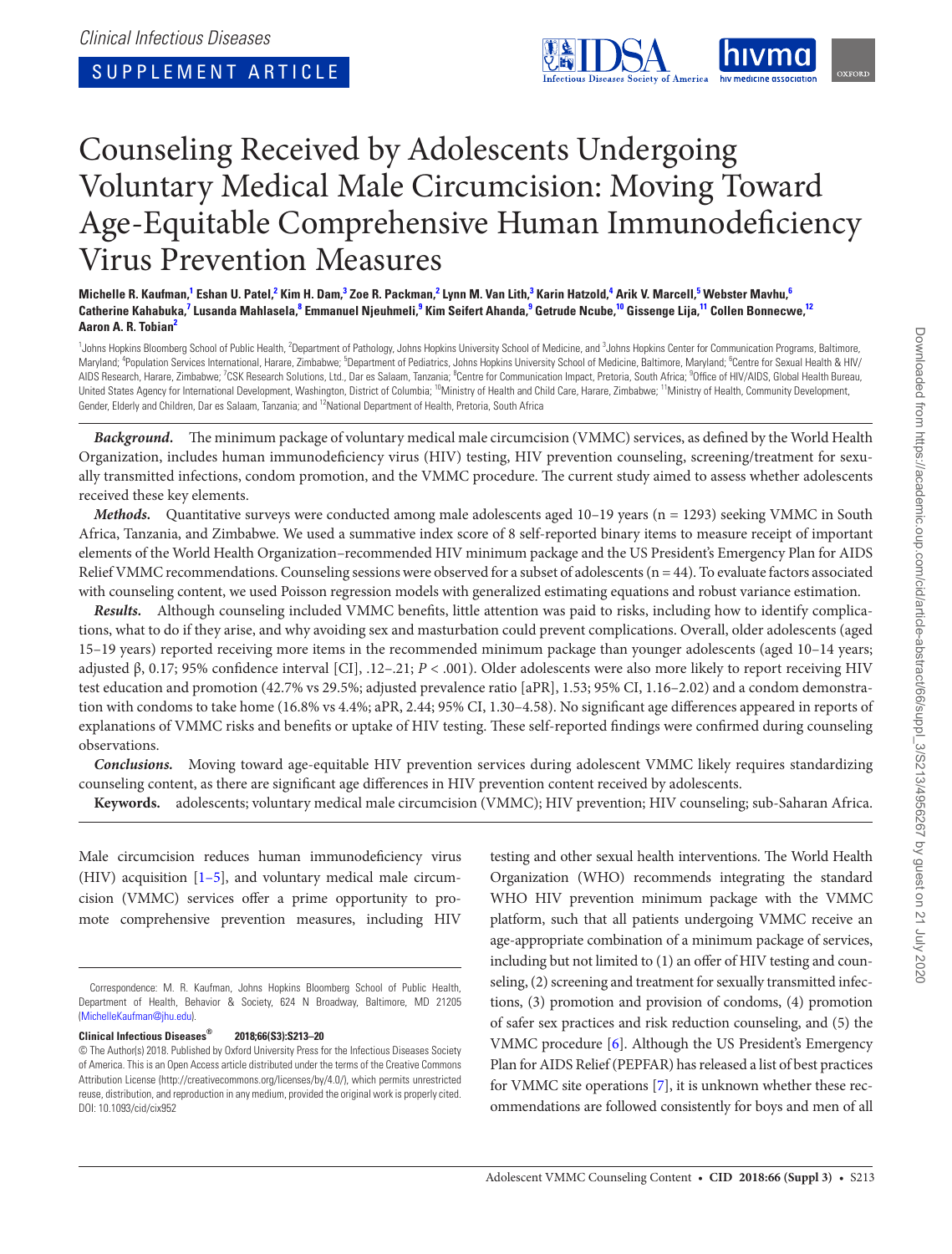age groups, particularly adolescents, across all VMMC priority countries. It is also unknown whether the content and quality of counseling sessions are age appropriate and adapted to adolescent needs.

Recently, a qualitative study suggested that information on HIV prevention was not being provided as thoroughly to younger adolescents as older adolescents [8]. In this multicountry study, we aimed to assess whether key elements of WHO's recommended minimum package were received by adolescents seeking VMMC and to identify what counseling content is being delivered, what content is missing, and whether content varies by adolescent age group.

# METHODS

# **Ethics Statement**

The Human Sciences Research Council in South Africa, Tanzania National Institute for Medical Research, Medical Research Council of Zimbabwe, and Johns Hopkins Bloomberg School of Public Health Institutional Review Board approved the study before data collection.

## **Settings, Participants, and Procedures**

Data were collected from June 2015 to September 2016 in South Africa, Tanzania, and Zimbabwe from 14 VMMC sites (4 in South Africa, 4 in Tanzania, and 6 in Zimbabwe), as described elsewhere [9, 10].

## *Adolescent Surveys*

Surveys were conducted with a convenience sample of male adolescents (aged 10–19 years) seeking VMMC, who were recruited by VMMC providers and/or community mobilizers working with trained coordinators. Adolescents provided consent if aged 18 to 19 years or assent and parent permission if a minor. Initial surveys were conducted before adolescents received any VMMC counseling or underwent the procedure. A follow-up survey was conducted approximately 7–10 days after the procedure, during the adolescent's follow-up clinic appointment or in his home if he did not attend the appointment. Trained data collectors administered the surveys in the language of the participants' choice (Sesotho, isiZulu, or isiSwati in South Africa; kiSwahili in Tanzania; Shona or Ndebele in Zimbabwe). Of the 1526 participants who underwent VMMC, 233 (15.3%) did not complete the follow-up survey. Data from participants who completed both the initial and follow-up surveys were included in the primary analysis of this study (South Africa, n = 299; Tanzania, n = 498; Zimbabwe,  $n = 496$ ).

# *Counseling Observations*

A subset of selected survey participants consented to recording their counseling sessions for observation. Counseling sessions were video and audio recorded (for individual and group counseling sessions) in Tanzania (n = 20); video recorded (for individual sessions) in Zimbabwe ( $n = 20$ ), and audio recorded only (for individual sessions) in South Africa ( $n = 4$ ). Observations were not linked with surveys for privacy reasons. Although VMMC programs in each country are recommended to conduct group, individual, and postoperative counseling, not all countries implemented all of these components; therefore, observations could not be made for all formats in each country. Informed consent was obtained from providers whose counseling sessions were recorded. A local trained data collector used a counseling observation checklist to note the presence or absence of elements in the session, the quality of the counseling interaction, and the tone of the counselor. Procedures regarding counseling observations are further detailed in the Supplemental Material.

#### **Measures: Individual Surveys**

# *World Health Organization-Recommended Human Immunodeficiency Virus Minimum Package Index*

We measured receipt of a subset of important elements of the WHO-recommended HIV minimum package and PEPFAR VMMC recommendations for adolescents [7], using a summative overall index score created for this study of 8 self-reported binary items. The overall index score was subdivided into 4 sections: 3 subindices and 1 consent/assent proxy. The VMMC subindex reflects explanation of VMMC risks and benefits; the HIV test promotion subindex reflects the offer of HIV testing, encouragement for testing, and an explanation of the importance of testing; and the condom subindex includes condoms to take home and a demonstration of how to properly use a condom. The consent/assent proxy was based on two survey items that asked if participants were offered HIV testing and if participants received an explanation that it was their choice whether or not to be tested for HIV before VMMC.

## *Receipt of Human Immunodeficiency Virus Testing*

Participants were asked, "Before the procedure, were you tested for HIV?" Binary responses were coded as 0 (no/don't remember) or 1 (yes).

# **Measures: Counseling Observations**

The observed counseling sessions assessed the patient-provider interaction, including communication style, age-appropriate speech, and a tone of attention and respect toward the adolescent. The observation checklist was adapted from previously designed tools to assess health services for adolescents [11, 12]. Counseling elements were coded as 0 (not observed) or 1 (observed).

# **Statistical Analysis**

For the primary analysis, we examined correlates of the overall index score for counseling content (0–8; continuous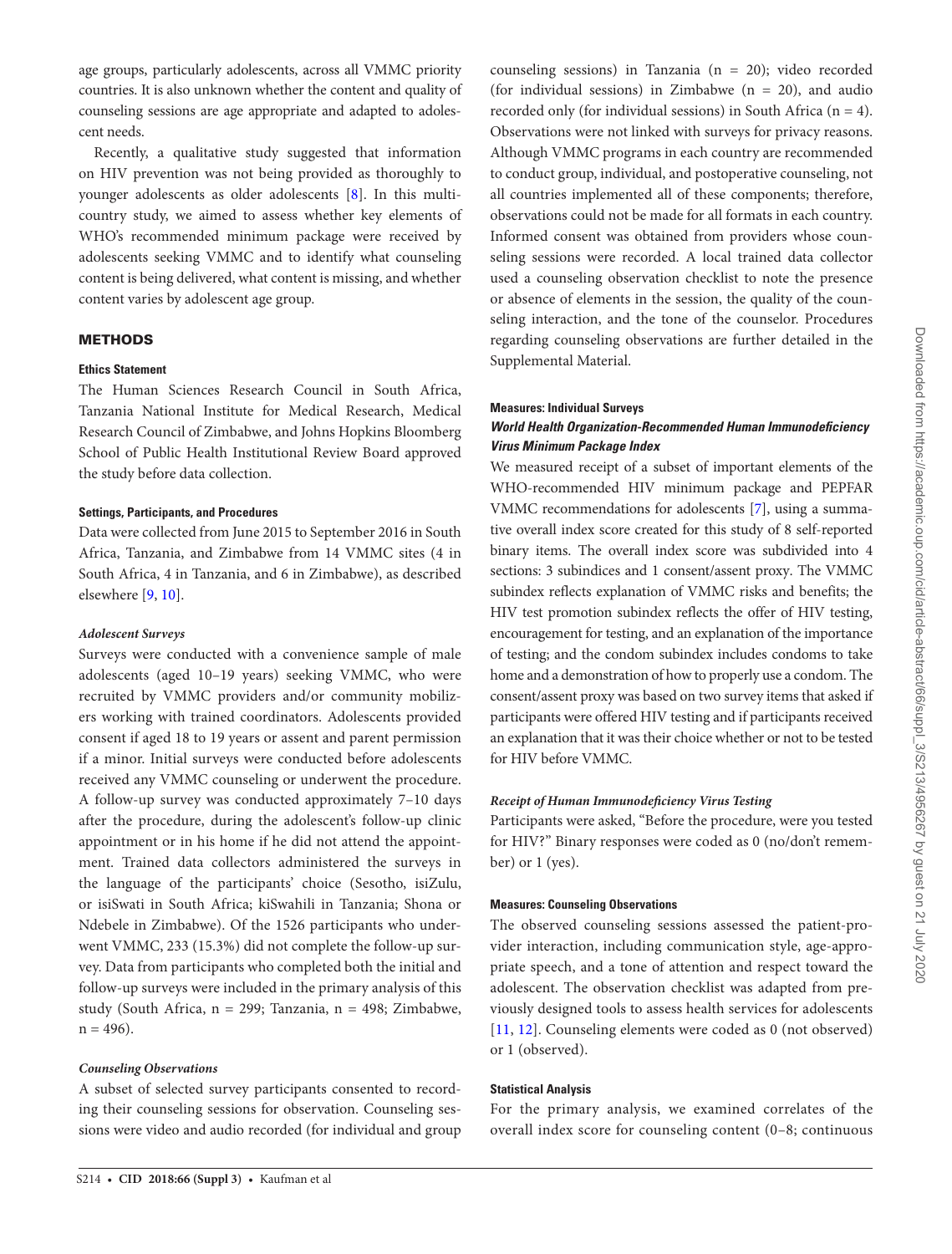outcome). Because the primary independent variable of interest was age group, we next examined age-group associations for each complete subindex (VMMC subindex [2/2], HIV subindex [2/2], condom subindex [2/2], and consent/ assent proxy [2/2]) and receipt of HIV testing as binary outcomes. Complete subindices were analyzed instead of each item separately, as they better reflect current standards and completeness of the content and services adolescents should be receiving. These analyses used Poisson regression models with generalized estimating equations and robust variance estimation to allow for clustering at the facility level. Hypothesized confounding factors and those shown to have an association with the outcome in univariable models were included in the final multivariable models.

Because the primary analysis included only adolescents who completed a postprocedure survey, we conducted a sensitivity analysis using multiple imputation by chained equations (MICE) to account for potential selection bias among participants who underwent VMMC but did not complete a postprocedure survey ( $n = 233/1526$ ) [9]. Predictors were selected based on unadjusted correlations with outcome variables. Highly collinear predictors were dropped. Twenty imputations were conducted.

Descriptive proportions for counseling observations were calculated, and differences between age groups were assessed using Fisher's exact test for exploratory purposes. All analyses were performed using State SE software, version 14.2 (StataCorp).

# RESULTS

### **Sociodemographics**

Table 1 shows characteristics of the survey sample by age group (10–14 or 15–19 years) and overall. A majority of the adolescent participants were from urban areas (53.8%). A majority of older adolescents reported receiving individual counseling only (42.2%), whereas a majority of younger adolescents reported receiving both individual and group counseling (48.8%). A parent/guardian was more likely to attend preprocedure counseling with younger adolescents than with older adolescents (56.1% vs 12.5%, respectively). The vast majority of younger adolescents reported no sexual experience (94.1%), whereas a little more than a third of the older adolescents reported some sort of sexual experience (37.4%).

# **Counseling Content as Reported by Adolescents**

Table 2 shows the percentage of adolescents who reported receiving each item included in the index, disaggregated by younger (10–14 years) and older (15–19 years) age. Table 3 shows receipt of complete subindices by age group. In the multivariable model accounting for country, counseling type (group and/or individual), having ever had a sexual encounter, and receipt of a postprocedure counseling session, 15–19-yearolds were more likely than younger adolescents to report receiving all elements of the HIV test promotion subindex (42.7% vs 29.5%; adjusted prevalence ratio [aPR], 1.53; 95%

|                                                           | Adolescents, No. (%)     |                          |                      |  |  |  |
|-----------------------------------------------------------|--------------------------|--------------------------|----------------------|--|--|--|
| Characteristic                                            | Aged $10-14$ y (n = 836) | Aged $15-19$ y (n = 457) | Overall $(n = 1293)$ |  |  |  |
| Country                                                   |                          |                          |                      |  |  |  |
| South Africa                                              | 187 (22.4)               | 112 (24.5)               | 299 (23.1)           |  |  |  |
| Tanzania                                                  | 413 (49.4)               | 85 (18.6)                | 498 (38.5)           |  |  |  |
| Zimbabwe                                                  | 236 (28.2)               | 260 (56.9)               | 496 (38.4)           |  |  |  |
| Facility setting                                          |                          |                          |                      |  |  |  |
| Urban                                                     | 429 (51.3)               | 267 (58.4)               | 696 (53.8)           |  |  |  |
| Periurban                                                 | 149 (17.8)               | 43 (9.4)                 | 192 (14.8)           |  |  |  |
| Rural                                                     | 258 (30.9)               | 147 (32.2)               | 405 (31.3)           |  |  |  |
| Preprocedure counseling                                   |                          |                          |                      |  |  |  |
| Individual only                                           | 139 (16.6)               | 193 (42.2)               | 332 (25.7)           |  |  |  |
| Group only                                                | 282 (33.7)               | 175 (38.3)               | 457 (35.3)           |  |  |  |
| Both                                                      | 408 (48.8)               | 87 (19.0)                | 495 (38.3)           |  |  |  |
| Parent/quardian attendance at preprocedure counseling     |                          |                          |                      |  |  |  |
| <b>No</b>                                                 | 361 (43.2)               | 399 (87.3)               | 760 (58.8)           |  |  |  |
| Yes                                                       | 469 (56.1)               | 57(12.5)                 | 526 (40.7)           |  |  |  |
| Received postprocedure<br>counseling session <sup>a</sup> |                          |                          |                      |  |  |  |
| <b>No</b>                                                 | 656 (78.5)               | 233 (51.0)               | 889 (68.8)           |  |  |  |
| Yes                                                       | 180 (21.5)               | 224 (49.0)               | 404 (31.2)           |  |  |  |
| Ever had sexual experience                                |                          |                          |                      |  |  |  |
| <b>No</b>                                                 | 787 (94.1)               | 286 (62.6)               | 1073 (83.0)          |  |  |  |
| Yes                                                       | 48(5.7)                  | 171 (37.4)               | 219 (16.9)           |  |  |  |

<sup>a</sup>All participants received pre-procedure counseling. Some participants received an additional postprocedure counseling session. Percentages may not add up to 100 due to missing data.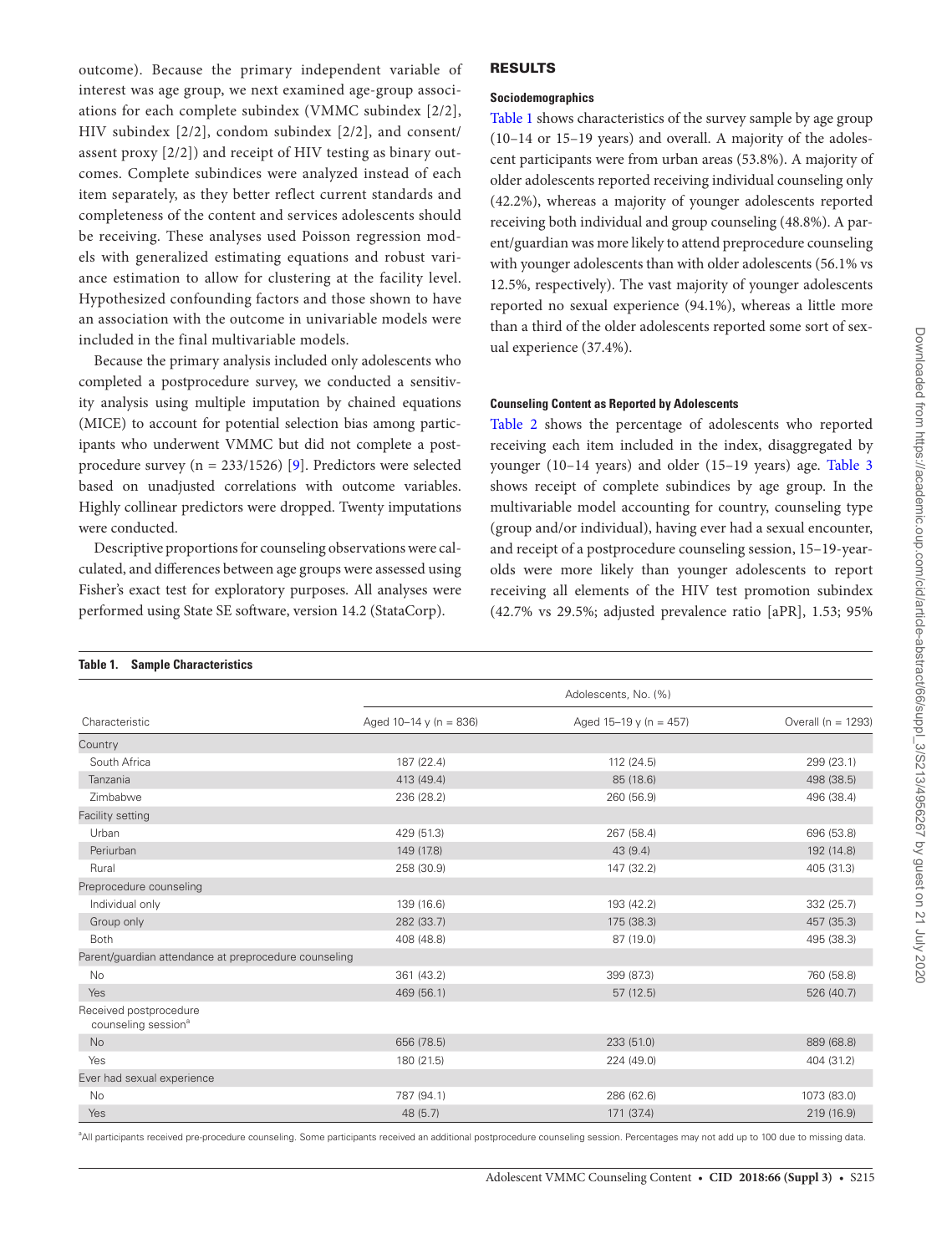## **Table 2. Reported Receipt of Items in the World Health Organization-Recommended Human Immunodeficiency Virus Minimum Package Index**

|                                                                 |                                                                                                                                                                                        | Adolescents, % (No./Total No.) <sup>8</sup> |                |                  |
|-----------------------------------------------------------------|----------------------------------------------------------------------------------------------------------------------------------------------------------------------------------------|---------------------------------------------|----------------|------------------|
| Index Item                                                      | Interview Question(s)                                                                                                                                                                  | Aged 10-14 y                                | Aged 15-19 y   | Overall          |
| VMMC subindex (range, 0-2)                                      |                                                                                                                                                                                        |                                             |                |                  |
| Explanation of VMMC benefits                                    | Did the person who counseled/educated you explain to you<br>why it was good to get circumcised?                                                                                        | 83.1 (694/835)                              | 91.2 (415/455) | 86.0 (1109/1209) |
| Explanation of VMMC risks                                       | Did the person who counseled/educated you explain to you<br>the risks of getting circumcised?                                                                                          | 51.7 (432/835)                              | 63.7 (290/455) | 56.0 (722/1290)  |
| HIV test promotion subindex (range,<br>$0 - 2)$                 |                                                                                                                                                                                        |                                             |                |                  |
| Explanation of HIV test<br>importance                           | Were you told why it was important to have an HIV test before<br>being circumcised?                                                                                                    | 34.7 (290/835)                              | 47.5 (217/457) | 39.2 (507/1292)  |
| Encouragement for HIV testing                                   | Did the person who counseled/educated you encourage you<br>to be tested for HIV?                                                                                                       | 70.3 (586/834)                              | 82.8 (376/454) | 74.7 (962/1288)  |
| Condom subindex (range, 0-2)                                    |                                                                                                                                                                                        |                                             |                |                  |
| Received condoms to take home                                   | Did the person who counseled/educated you give you con-<br>doms to take home?                                                                                                          | 4.7 (37/781)                                | 19.0 (86/452)  | 10.0 (123/1233)  |
| Received a demonstration on how<br>to use a condom <sup>b</sup> | Did the person who counseled/educated you show you how to<br>use a condom properly (gave a demonstration)?<br>$\alpha$ <sup>r</sup><br>Did the counselor show you how to use a condom? | 17.9 (150/836)                              | 51.6 (236/457) | 29.9 (386/1293)  |
| Consent/assent proxy (0-2)                                      |                                                                                                                                                                                        |                                             |                |                  |
| Offer of HIV Testing                                            | Before the circumcision, were you asked if you wanted to<br>have an HIV test?                                                                                                          | 67.4 (563/835)                              | 79.0 (360/457) | 71.4 (923/1292)  |
| Explanation that HIV testing was<br>the patient's choice        | Did the person who counseled/educated you explain that it<br>was your choice whether or not to be tested for HIV before<br>you were circumcised?                                       | 49.2 (410/833)                              | 61.9 (281/454) | 53.7 (691/1287)  |
| Overall index score                                             |                                                                                                                                                                                        |                                             |                |                  |
| Median (interguartile range)                                    |                                                                                                                                                                                        | $4(2-5)$                                    | $5(4-7)$       | $4(3-6)$         |
| Mean (standard deviation)                                       |                                                                                                                                                                                        | 3.8(1.87)                                   | 5.0(1.94)      | 4.2(1.98)        |

Abbreviations: HIV, human immunodeficiency virus; VMMC, voluntary male medical circumcision.

<sup>a</sup>Data represent % (No./Total No.) of adolescents unless otherwise specified.

b"Received a demonstration how to use a condom" is a composite variable. Answers were considered positive if respondent answered yes to either "Did the person who counseled, educated you show you how to use a condom properly (gave you a demonstration)?" or "Did the counselor show you how to use a condom?"

confidence interval [CI], 1.16–2.02). In addition, 15–19-yearolds were significantly more likely than 10–14-year-olds to report receiving both a condom demonstration and condoms to take home (condom subindex; 16.8% vs 4.4%; aPR, 2.44; 95% CI, 1.30–4.58).

Nearly all adolescents reported having an HIV test before the VMMC procedure (88.0% aged 10–14 and 94.3% aged 15–19 years; Table 3). There was no significant difference by age group for receipt/uptake of HIV testing (aPR, 1.02; 95% CI, .97–1.08). Furthermore, all reported associations between age

# **Table 3. Receipt of Complete Subindices and HIV Testing Uptake by Age Groupa**

| Subindex                         | Age Group, y | Adolescents, % (No./Total No.) | PR (95% CI)                      | aPR <sup>b</sup> (95% CI)         |
|----------------------------------|--------------|--------------------------------|----------------------------------|-----------------------------------|
| Complete VMMC subindex           | $10 - 14$    | 48.0 (401/836)                 | Reference                        | Reference                         |
|                                  | $15 - 19$    | 61.3 (280/457)                 | $1.15(1.03 - 1.28)$ <sup>c</sup> | $1.06(0.95 - 1.19)$               |
| Complete HIV prevention subindex | $10 - 14$    | 29.5 (247/836)                 | Reference                        | Reference                         |
|                                  | $15 - 19$    | 42.7 (195/457)                 | $1.53(1.19 - 1.97)^c$            | 1.53 $(1.16 - 2.02)^c$            |
| Complete condom subindex         | $10 - 14$    | 4.4 (37/836)                   | Reference                        | Reference                         |
|                                  | $15 - 19$    | 16.8 (77/457)                  | $2.76$ (1.47-5.19) <sup>c</sup>  | 2.44 $(1.30 - 4.58)$ <sup>c</sup> |
| Complete consent/assent (proxy)  | $10 - 14$    | 39.0 (326/836)                 | Reference                        | Reference                         |
|                                  | $15 - 19$    | 53.6 (245/457)                 | $1.18$ (1.04-1.33) <sup>c</sup>  | $1.19(1.01 - 1.40)$ °             |
| Receipt of HIV testing           | $10 - 14$    | 88.0 (736/836)                 | Reference                        | Reference                         |
|                                  | $15 - 19$    | 94.3 (431/457)                 | 1.02 (0.96-1.08)                 | $1.02(0.97 - 1.08)$               |

Abbreviations: aPR, adjusted prevalence ratio; CI, confidence interval; HIV, human immunodeficiency virus; PR, prevalence ratio; VMMC, voluntary medical male circumcision.

<sup>a</sup>The outcome was a complete subindex (VMMC subindex, 2/2; HIV subindex, 2/2; condom subindex, 2/2; consent proxy, 2/2). PRs were calculated by modified Poisson regression models with generalized estimating equations and robust variance estimators to account for clustering of responses at the facility level.

**bFinal multivariable models for each subindex included adjustment for country, preprocedure counseling mode, ever having had a sexual encounter, and receipt of a postprocedure coun**seling session.

 $\degree$ *P* value < .05.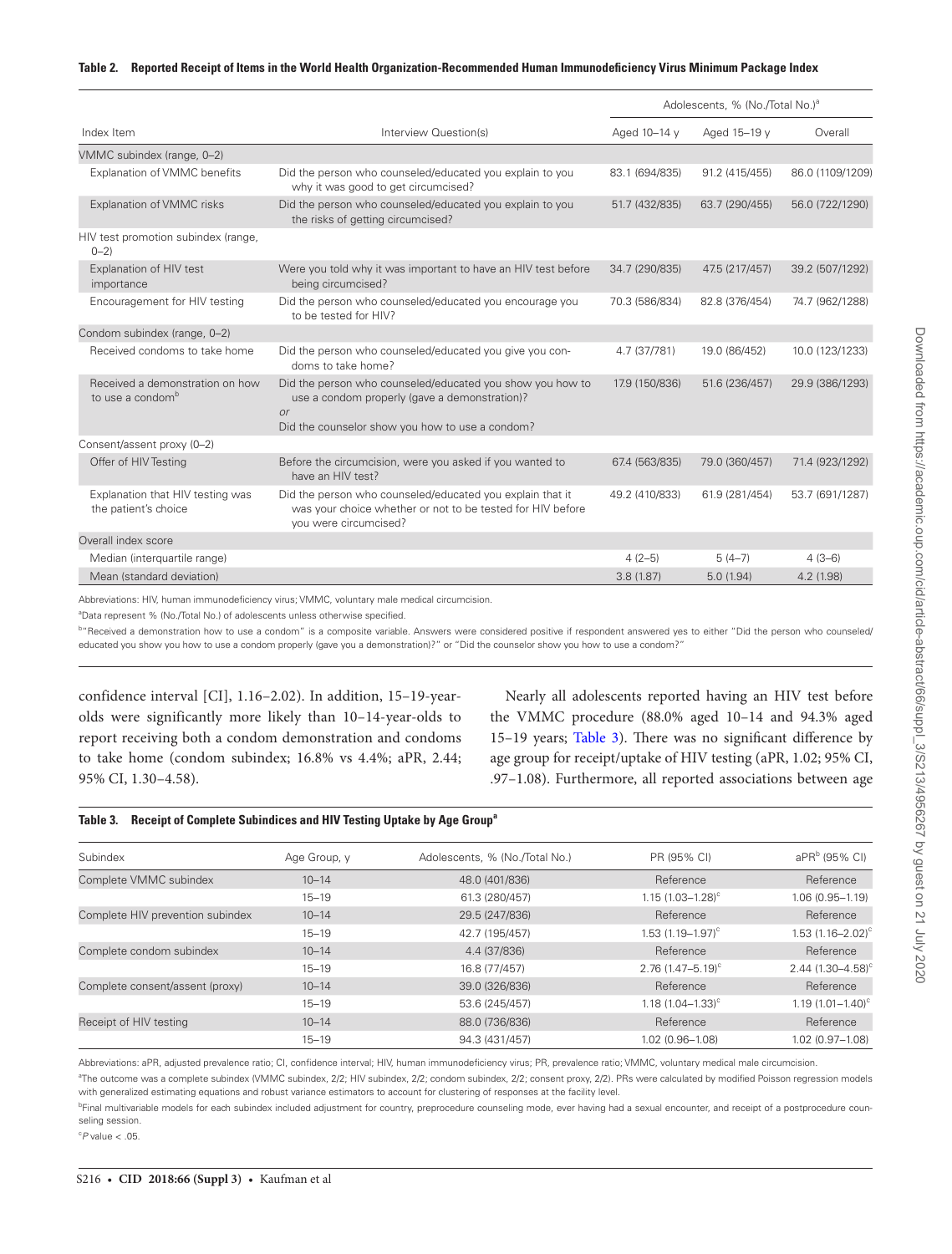and each subindex and HIV testing uptake were nearly identical when using the imputed data set (Supplementary Table S1).

# **Factors Associated With Overall Index Score**

Table 4 shows factors associated with higher overall index scores for elements adolescents reported receiving during counseling. Older age group (15–19 years), the presence of a postprocedure counseling session, and having ever had any sexual experience were all significantly associated with a higher overall index score. On the other hand, receiving group counseling only was associated with lower overall index scores in the univariable model. In the final multivariable model, older age group (15–19 years), and the presence of a postprocedure counseling session remained independently associated with higher overall index scores.

## **Counseling Session Observations**

Counseling observations ( $n = 44$ ; Table 5) revealed that few adolescents were asked if they had ever had sex (16.7% aged 10–14 and 30.4% aged 15–19 years) or were sexually active (16.7% and 26.1%, respectively). Although providers were consistent in explaining the benefits of VMMC (observed in all sessions) and the meaning of partial protection from HIV after the procedure

|  |                           | Table 4. Factors Associated With Higher Overall Index Scores for |  |  |  |
|--|---------------------------|------------------------------------------------------------------|--|--|--|
|  | <b>Counseling Content</b> |                                                                  |  |  |  |

| Characteristic                                                      | $\beta^a$ (95% CI)                    | $a\beta^b$ (95% CI)                  |
|---------------------------------------------------------------------|---------------------------------------|--------------------------------------|
| Age Group, y                                                        |                                       |                                      |
| $10 - 14$                                                           | Reference                             | Reference                            |
| $15 - 19$                                                           | $0.20$ (.16, .24) <sup>c</sup>        | $0.17$ (.12, .21) <sup>c</sup>       |
| Facility setting                                                    |                                       |                                      |
| Urban                                                               | Reference                             | .                                    |
| Periurban                                                           | $0.07 (-.21, .35)$                    |                                      |
| Rural                                                               | $0.15 (-.07, .36)$                    | .                                    |
| Preprocedure counseling mode                                        |                                       |                                      |
| Individual only                                                     | Reference                             | Reference                            |
| Group only                                                          | $-0.13$ ( $-.20, -.06$ ) <sup>c</sup> | $-0.10$ (-.17, $-.04$ ) <sup>c</sup> |
| <b>Both</b>                                                         | $-0.11$ ( $-.20, -.01$ ) <sup>c</sup> | $-0.05$ ( $-.15, .05$ )              |
| Parent/quardian attendance<br>at preprocedure counseling<br>session |                                       |                                      |
| No                                                                  | Reference                             | .                                    |
| Yes                                                                 | $-0.09$ ( $-.18$ , .00)               | .                                    |
| Postprocedure counseling                                            |                                       |                                      |
| No                                                                  | Reference                             | Reference                            |
| Yes                                                                 | $0.20$ (.14, .26) <sup>c</sup>        | $0.16$ (.10, .23) <sup>c</sup>       |
| Ever had any sexual experience                                      |                                       |                                      |
| No                                                                  | Reference                             | Reference                            |
| Yes                                                                 | $0.13$ (.07, .18) <sup>c</sup>        | $0.02$ ( $-.06$ , .10)               |
|                                                                     |                                       |                                      |

Abbreviations: CI, confidence interval.

<sup>a</sup>ßs and 95% CIs were calculated by modified Poisson regression models with generalized estimation equations and robust variance estimators to account for clustering of responses at the facility level.

<sup>b</sup>Final multivariable model included adjustment for country, facility setting, preprocedure counseling mode, ever having had a sexual encounter, and receipt of postprocedure counseling session.

 $\degree P$  < .05.

(explained to 88.9% aged 10–14 and 95.7% aged 15–19 years), only two-thirds of the sessions included an explanation of the procedure risks. Providers also did not consistently encourage adolescents to be tested for HIV but offered them the option to decline and continue with the procedure (item most similar to consent/assent proxy, described above; 77.8% for adolescents aged 10–14 and 60.9% for those aged 15–19 years). About a quarter of counselors observed did not tell the adolescent that his HIV test results would be shared with him (information provided to 77.8% aged 10–14 and 78.3% aged 15–19 years).

One area of inconsistency in the counseling observations involved postprocedure care explanations. Adolescents were often not told how to evaluate for complications (eg, infection or bleeding; observed in only 65.9% overall) or what to do if complications arise (observed in 75.0% overall). In observed sessions, younger adolescents were provided the following content less often than older adolescents: the importance of abstaining from sex and masturbation for at least 6 weeks after the procedure (explained to 27.8% and 22.2%, respectively, in the younger group versus 56.5% and 47.8% in the older group); the need to use condoms even after receiving VMMC (38.9% vs 65.2%); condom demonstrations (0% vs 21.7%); and the need to reduce the number of sexual partners after VMMC (5.6% vs 52.2%).

Finally, regarding the tone of the counseling session, observers noted that in a majority of the sessions, providers showed interest in what the adolescent had to say (77.8% for those aged 10–14 and 91.3% for those aged 15–19 years), showed respect for the opinions and decisions of the adolescent (66.7% and 78.3%, respectively), and used body language that showed the counselor was paying full attention to the adolescent (90.9% overall). However, few providers told the youngest boys that they were going to ask personal questions during the session. Furthermore, providers infrequently assured adolescents of the confidentiality of the information they provided (assurance given to 11.1% of younger and 30.4% of the older adolescents).

# **DISCUSSION**

Male adolescents noted that although there was sufficient mention of VMMC benefits (including partial HIV protection) during counseling, little attention was paid to the procedure's risks, including how to identify complications, what to do if they arise, and why avoiding sex and masturbation could prevent complications. The counseling content reported by adolescents revealed that older age, having ever had a sexual experience, and the presence of a postprocedure counseling session were factors associated with delivery of a more complete package. Notably, receiving group-based, less-individualized counseling was associated with reported lower levels of having received counseling content items, regardless of age group. Overall, older adolescents reported receiving more items from the recommended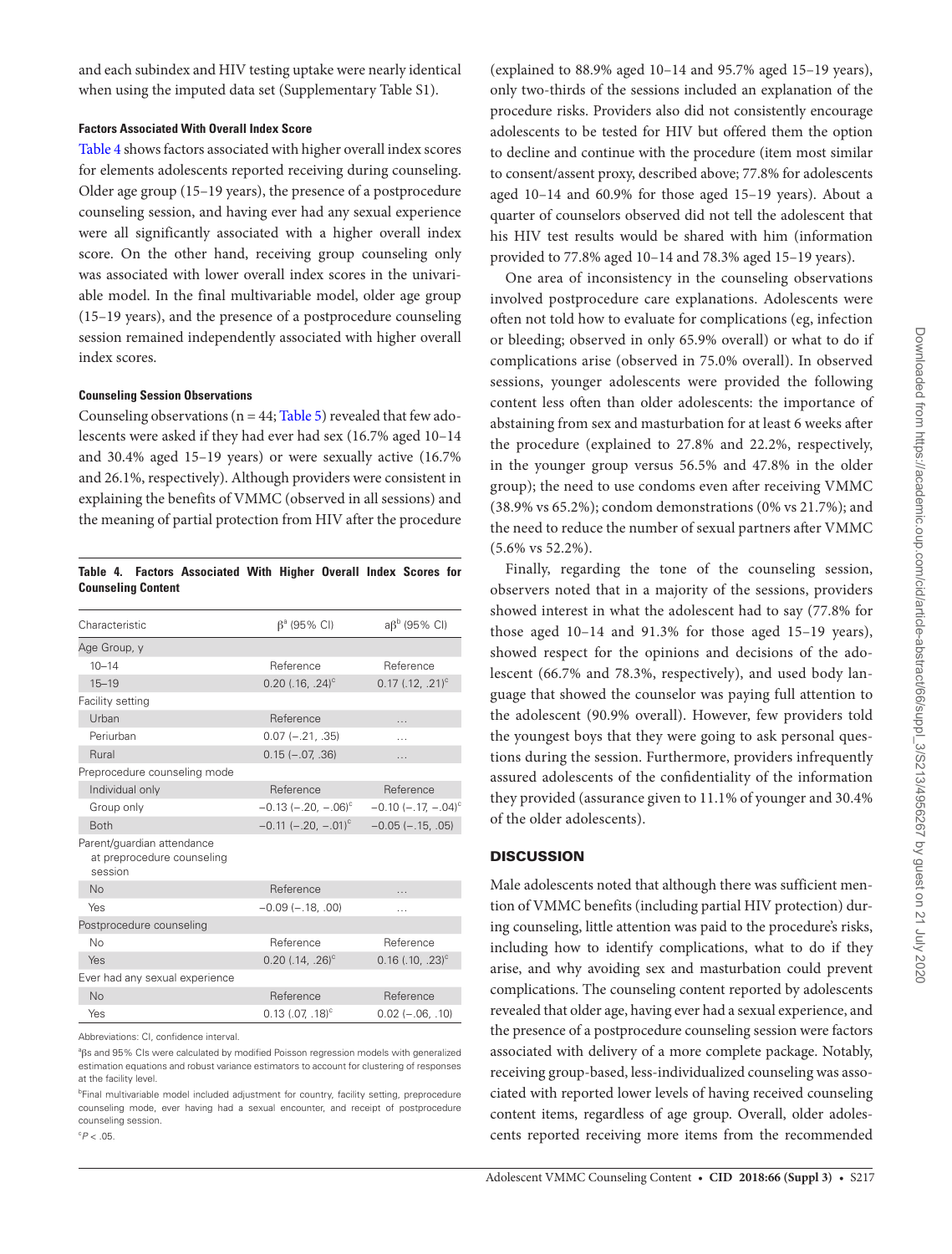|                                                                                                             | Adolescents, No. (%)      |                            |                            |  |
|-------------------------------------------------------------------------------------------------------------|---------------------------|----------------------------|----------------------------|--|
| Sample Observation Items                                                                                    | Overall<br>$(n = 44)^{a}$ | Aged 10-14 y<br>$(n = 18)$ | Aged 15-19 y<br>$(n = 23)$ |  |
| <b>Provider introduction</b>                                                                                |                           |                            |                            |  |
| Greets the adolescent                                                                                       | 41 (93.2)                 | 16 (88.9)                  | 22 (95.7)                  |  |
| Tells the adolescent his/her name                                                                           | 41 (93.2)                 | 15 (83.3)                  | 23 (100.0)                 |  |
| Asks for the adolescent's name                                                                              | 32 (72.7)                 | 16 (88.9)                  | 14 (60.9)                  |  |
| Tells the adolescent he/she is going to ask some personal questions                                         | 13 (29.5)                 | 1(5.6)                     | 11 (47.8)                  |  |
| Reassures the adolescent all information provided will be kept confidential                                 | 10(22.7)                  | 2(11.1)                    | 7(30.4)                    |  |
| Ensures privacy in the counseling area                                                                      | 26(59.1)                  | 11(61.1)                   | 14 (60.9)                  |  |
| Provider provided VMMC and HIV testing explanation                                                          |                           |                            |                            |  |
| The benefits of VMMC                                                                                        | 44 (100.0)                | 18 (100.0)                 | 23 (100.0)                 |  |
| The risks associated with the procedure                                                                     | 28 (63.6)                 | 12 (66.7)                  | 15(65.2)                   |  |
| The meaning of partial protection from HIV infection after VMMC                                             | 41 (93.2)                 | 16 (88.9)                  | 22(95.7)                   |  |
| The importance of HIV testing                                                                               | 35(79.5)                  | 13 (72.2)                  | 19 (82.6)                  |  |
| The adolescent is strongly urged to be tested for HIV but he may decline and still undergo<br>the procedure | 29 (65.9)                 | 14 (77.8)                  | 14 (60.9)                  |  |
| The HIV test result will be shared with the adolescent                                                      | 35(79.5)                  | 14 (77.8)                  | 18 (78.3)                  |  |
| Provider provided postprocedure care explanation                                                            |                           |                            |                            |  |
| How much pain the adolescent could experience during the procedure                                          | 38 (86.4)                 | 17 (94.4)                  | 20 (87.0)                  |  |
| How much pain the adolescent could experience after the procedure                                           | 36 (81.8)                 | 16 (88.9)                  | 19 (82.6)                  |  |
| How to take care of the wound                                                                               | 40 (90.9)                 | 18 (100.0)                 | 21 (91.3)                  |  |
| Why follow-up visits are needed                                                                             | 41 (93.2)                 | 18 (100.0)                 | 20 (87.0)                  |  |
| How to look for specific complications (infection, bleeding, etc)                                           | 29 (65.9)                 | 12 (66.7)                  | 15(65.2)                   |  |
| What to do if complications arise                                                                           | 33 (75.0)                 | 13(72.2)                   | 18 (78.3)                  |  |
| The importance of abstaining from sex for at least 6 wk after the procedure                                 | 19 (43.2)                 | 5(27.8)                    | 13 (56.5)                  |  |
| The importance of abstaining from masturbation/self-sex for at least 6 wk                                   | 16 (36.4)                 | 4(22.2)                    | 11 (47.8)                  |  |
| The need to use condoms even after being circumcised                                                        | 23 (52.3)                 | 7(38.9)                    | 15(65.2)                   |  |
| How to use condoms (ie, condom demonstration)                                                               | 6(13.6)                   | $\overline{0}$             | 5(21.7)                    |  |
| The need to reduce the number of sexual partners even after circumcision                                    | 14 (31.8)                 | 1(5.6)                     | 12(52.2)                   |  |
| <b>Provider-adolescent communication</b>                                                                    |                           |                            |                            |  |
| Asks questions to make sure the adolescent understands the information provided                             | 44 (100.0)                | 18 (100.0)                 | 23 (100.0)                 |  |
| Asks the adolescent to 'teach back' what he just learned to the provider                                    | 27(61.4)                  | 13 (72.2)                  | 13(56.5)                   |  |
| Provider response to adolescent feedback                                                                    |                           |                            |                            |  |
| Asks the adolescent if he has (any other) questions or needs clarification                                  | 41 (93.2)                 | 18 (100.0)                 | 21 (91.3)                  |  |
| Allows the adolescent enough time to ask anything he wants                                                  | 41 (93.2)                 | 18 (100.0)                 | 21 (91.3)                  |  |
| Answers the adolescent's questions in a relaxed manner without seeming rushed                               | 32(72.7)                  | 11(61.1)                   | 19 (82.6)                  |  |
| Provider uses age-appropriate speech                                                                        |                           |                            |                            |  |
| Avoids the use of medical jargon                                                                            | 39 (88.6)                 | 16 (88.9)                  | 20 (87.0)                  |  |
| Asks if the adolescent has ever had sex                                                                     | 10(22.7)                  | 3(16.7)                    | 7(30.4)                    |  |
| Asks if the adolescent is sexually active                                                                   | 9(20.5)                   | 3(16.7)                    | 6(26.1)                    |  |
| <b>Provider providing comfort</b>                                                                           |                           |                            |                            |  |
| Reassures the adolescent by clarifying his concerns/doubts                                                  | 40 (90.9)                 | 18 (100.0)                 | 22 (95.7)                  |  |
| Tries to make the adolescent feel comfortable during the session                                            | 40 (90.9)                 | 18 (100.0)                 | 22 (95.7)                  |  |
| Provider gives attention and respect                                                                        |                           |                            |                            |  |
| Shows/seems interested in what the adolescent has to say                                                    | 35(79.5)                  | 14 (77.8)                  | 21 (91.3)                  |  |
| Shows respect for the opinion and decisions of the adolescent                                               | 30(68.2)                  | 12 (66.7)                  | 18 (78.3)                  |  |
| Uses body language that communicates paying full attention to the adolescent                                | 40 (90.9)                 | 18 (100.0)                 | 22 (95.7)                  |  |
| Treats the adolescent with respect during the entire counseling session                                     | 44 (100.0)                | 18 (100.0)                 | 23 (100.0)                 |  |

Abbreviations: HIV, human immunodeficiency virus; VMMC, voluntary medical male circumcision.

a Analysis of observations by age category (10–14 vs 15–19 years) excluded observations where age was not indicated (n = 3).

minimum package than younger adolescents. The self-reported findings were confirmed in the counseling observations, which revealed that condom demonstrations occurred less frequently for younger than for older adolescents. These deviations from the standard of care outlined by WHO and PEPFAR guidance [6, 7, 13], with opportunities missed for comprehensive wound care and prevention counseling, are concerning.

The current study's findings are consistent with an observational study of VMMC counseling in Tanzania, which found that adolescents (aged 15–19 years) received more comprehensive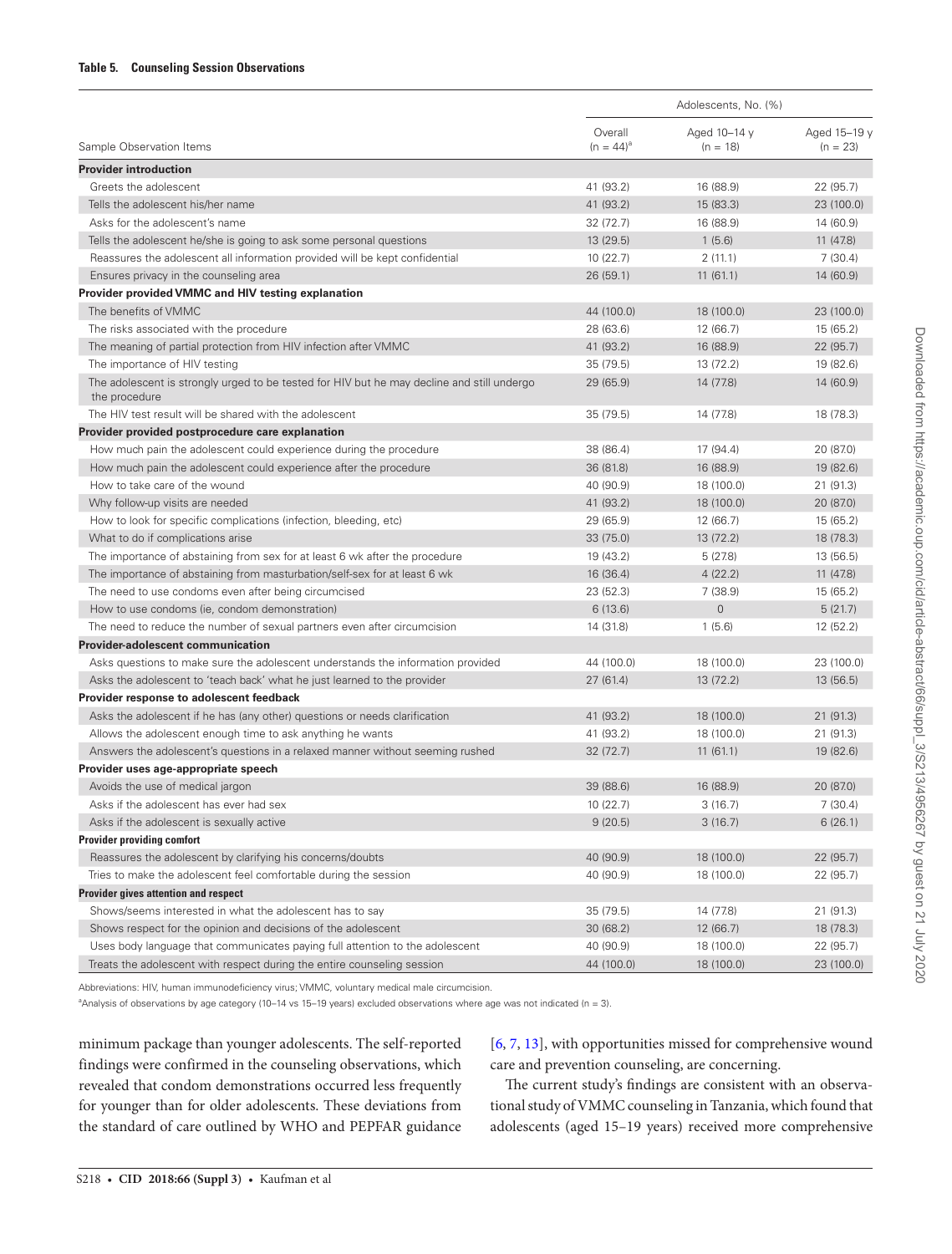information in individual counseling sessions than they did in group education when mixed with adults (aged  $\geq$ 20 years) [14]. Studies of adult VMMC patients have found that counseling during VMMC service provision is indeed in need of improvement as well [15]; however, studies assessing adults' report of counseling content suggest that men are receiving more complete messages regarding abstaining from sex after the procedure and the importance of consistent condom use despite VMMC status [16].

One possible way to improve and standardize the counseling content during VMMC service provision would be to provide VMMC counselors and providers with a checklist of the points they need to address in each and every counseling session, including those with adolescents. Surgical safety checklists have been shown to reduce adverse events such as life-threatening infections [17] and are recommended by WHO to increase communication and teamwork in surgery [18]. Consistent use of a checklist in VMMC counseling, with quality assurance and supervision ensured throughout, could potentially increase positive counseling outcomes. In study in Uganda, for instance, the quality of VMMC provision among adults, including patient counseling, improved dramatically after implementation of a quality assessment tool used by VMMC site management [19]. Such checklists and management tools could help counselors ascertain adolescent sexual activity, better tailor the counseling delivery appropriately, and provide complete and consistent information in every counseling session.

The rapid scale-up of VMMC has implications for preventing and monitoring adverse events, ensuring infection control, and providing appropriate postoperative counseling [20]. This study demonstrates that further work is needed to improve overall counseling quality, particularly for adolescent populations, and ensure the youngest boys are receiving the best possible standard of care and comprehensive prevention. Although WHO and PEPFAR provide recommendations on what should be covered during the VMMC service, counseling would be strengthened by specific training for counselors on delivering consistent messages in an age-appropriate manner. This may be particularly important if the counselor has biases concerning what he or she believes a young male adolescent needs to know, given his age and/or sexual experience [8, 21]. For instance, whereas all adolescents should receive comprehensive prevention messages, younger adolescents may require less technical descriptions to understand the content.

There are limitations to this study. Data from adolescents were self-reported and required recall up to 10 days after what might have been an anxiety-provoking experience. In addition, there may be selection bias, because only adolescents who completed their postprocedure interview were included in this analysis. However, a sensitivity analysis using multiple imputation to account for adolescents lost to follow-up found nearly identical results. A strength of this study was the use of mixed methods of data collection. Much of the counseling content adolescents received and retained was corroborated in direct observations of the counseling sessions. However, although we had a large sample of adolescents from a variety of settings, our sample size for direct counseling observations was limited.

Moving toward age-equitable comprehensive prevention for adolescent VMMC requires standardizing VMMC procedures as well as the counseling content. Any patient, regardless of age, deserves equal access to knowledge regarding the risks and benefits of VMMC and other HIV preventive measures. VMMC constitutes a tremendous opportunity to provide young male adolescents further counseling on HIV risks and prevention measures, counseling that can increase their self-efficacy and self-care and contribute to greater reductions in HIV acquisition and transmission.

## Supplementary Data

Supplementary materials are available at *Clinical Infectious Diseases* online. Consisting of data provided by the authors to benefit the reader, the posted materials are not copyedited and are the sole responsibility of the authors, so questions or comments should be addressed to the corresponding author.

## Notes

*Acknowledgments.* We are grateful to the adolescent participants in this study for sharing their perspectives and experiences. We also thank the VMMC facility managers, community mobilizers, and providers for their support. We acknowledge the contributions of the Technical Advisory Group for the adolescent VMMC assessment and their guidance throughout the study. We are privileged to work with this group of dedicated professionals from PEPFAR, Centers for Disease Control and Prevention, the US Department of Defense, WHO, the United Nations Children's Fund, and the Bill & Melinda Gates Foundation. Thank you to the Human Sciences Research Council in South Africa, CSK Research Solutions in Tanzania, PSI/Zimbabwe, and the Centre for Sexual Health & HIV/AIDS Research in Zimbabwe for their assistance with data collection. We also appreciate the assistance of Meaghen Murphy with copyediting and Maria Elena Figueroa with project start-up.

*Disclaimer.* The findings and conclusions in this report are those of the authors and do not necessarily represent the official position of the United States Government, USAID, PEPFAR, or any other affiliate organizations or institutions.

*Financial support.* This work was supported by the United States Agency for International Development with PEPFAR funding (cooperative agreement AID-OAA-A-12-00058) to the Johns Hopkins Center for Communication Programs and cofunded by the UK Department of International Development through the Integrated Support Program in Zimbabwe.

*Supplement sponsorship.* This article appears as part of the supplement "Adolescent Voluntary Medical Male Circumcision: Vital Intervention Yet Improvements Needed," sponsored by Johns Hopkins University.

*Potential conflicts of interest.* All authors: No reported conflicts. All authors have submitted the ICMJE Form for Disclosure of Potential Conflicts of Interest. Conflicts that the editors consider relevant to the content of the manuscript have been disclosed.

#### References

- 1. Auvert B, Taljaard D, Lagarde E, Sobngwi-Tambekou J, Sitta R, Puren A. Randomized, controlled intervention trial of male circumcision for reduction of HIV infection risk: the ANRS 1265 Trial. PLoS Med **2005**; 2:e298.
- 2. Bailey RC, Moses S, Parker CB, et al. Male circumcision for HIV prevention in young men in Kisumu, Kenya: a randomised controlled trial. Lancet **2007**; 369:643–56.
- 3. Gray RH, Kigozi G, Serwadda D, et al. Male circumcision for HIV prevention in men in Rakai, Uganda: a randomised trial. Lancet **2007**; 369:657–66.